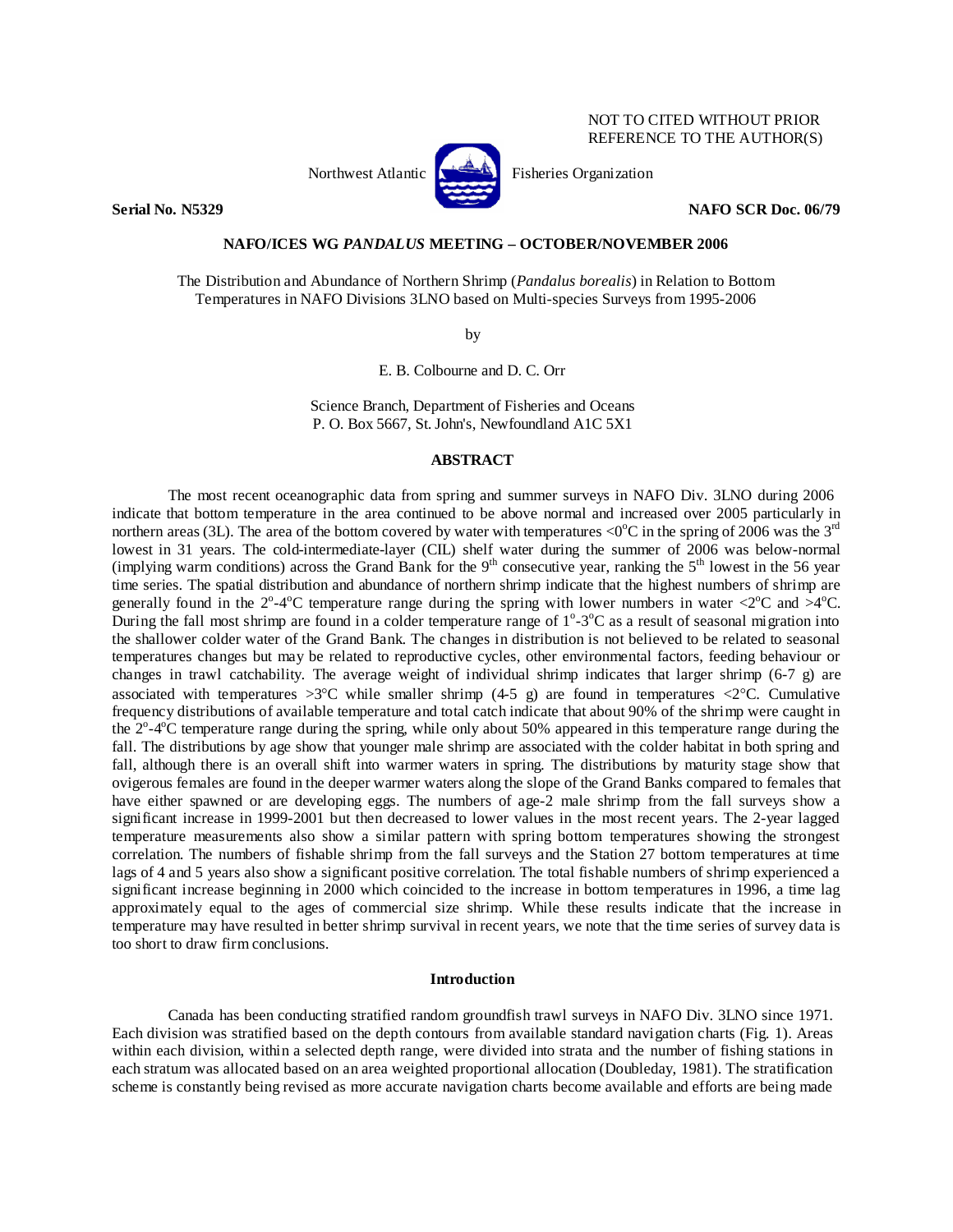to extend the stratification scheme shoreward and into deeper water along the shelf edge (Bishop, 1994; Murphy, 1996; Brodie, 1996).

Since the fall of 1995 the Canadian research vessel surveys in the Newfoundland and Labrador Region made use of a Campelen 1800 shrimp trawl (Mccallum and Walsh, 1996). As a result the annual spring and fall stratified random surveys now provides abundance and distribution data on northern shrimp (*Pandalus borealis*). In this manuscript we present an update to Colbourne and Orr (2005) where an analysis of the distribution and abundance of northern shrimp in relation to their thermal habitat in NAFO Div. 3LNO was presented. We begin first by updating the oceanographic environment in the area and then examine habitat preferences by temperature, season, maturity stage and age groups. We then present spatial distribution maps of northern shrimp in relation to the near-bottom temperature fields for both the spring and fall surveys.

### **Data and Methods**

The historical oceanographic data set for the Newfoundland Shelf is available from archives at the Marine Environmental Data Service (MEDS) in Ottawa and from working databases maintained at the Northwest Atlantic Fisheries Centre (NAFC) in St. John's Newfoundland. Since 1989, net-mounted conductivity-temperature-depth (Seabird model SBE-19 CTD systems) recorders have replaced XBTs on the annual assessment surveys as the primary oceanographic instrument. This system records temperature and salinity data during trawl deployment and recovery and for the duration of the fishing tow. Data from the net-mounted CTDs are not field calibrated, but are checked and factory calibrated periodically maintaining an accuracy of 0.005°C in temperature and 0.005 in salinity. Expendable bathythermographs (XBTs) are only used when the net-mounted CTD fails during the tow, these are accurate to within  $0.1^{\circ}$ C.

Data on shrimp abundance and distribution were available for the years 1995-2005 for the fall and from 1998- 2006 for the spring surveys. Fishing sets of 15 minute duration at a towing speed of 3 knots were randomly allocated to strata covering the Grand Bank and slope waters to a depth of 1500 m (Fig. 1) (Brodie, 1996; McCallum and Walsh, 1996). The mean numbers and weight of northern shrimp for all sets within  $1^{\circ}$ C temperature bins for each survey were computed. Cumulative frequency distributions of catch numbers, maturity stages and age groups for each temperature bin are compared to the available temperature distribution within the 3LNO region for all surveys. For the purpose of this preliminary analysis, these distributions were not weighted by sampling intensity or stratum area. Nearbottom temperature grids for NAFO Div. 3LNO were then produced from all available spring data for the years 1998-2006 and for the fall surveys for the years 1995 to 2005. All near-bottom temperature values for the time period of each survey were interpolated onto a regular grid and contoured using a geostatistical (2-dimensional Kriging) procedure. The numbers and total weight of northern shrimp per fishing set are displayed over the temperature contours as expanding solid circles proportional to the magnitude of the catch. It is noted that a significant portion of Div. 3L was not sampled in 2004 and a significant portion of Div. 3NO was not sampled during the spring of 2006.

#### **Results**

 Bottom temperature and temperature anomaly maps for NAFO Divisions 3LNO during the spring of 2006 are displayed in Fig. 2. Spring bottom temperatures in Div. 3L ranged from  $\langle 0^{\circ}$ -1°C in the inshore regions of the Avalon Channel and parts of the Grand Bank and from  $1^\circ$  to  $>3^\circ$ C at the shelf edge. Over the central and southern areas bottom temperatures ranged from 1<sup>o</sup>C to 3<sup>o</sup>C. The spring of 2006 had the 3<sup>rd</sup> lowest area of <0<sup>o</sup>C water in Division 3L since the surveys began in the early 1970s (Fig. 2). In general, temperatures were above normal in most areas of the northern Grand Bank by 0.5°C to 2°C. Temperature anomalies in southern areas (3NO) were more variable. The below normal anomalies along the southern slopes of 3O are the result of grid extrapolation into areas where data were not available. From 1984 to 1997 there was a large increase in the area of <0 $^{\circ}$ C water on the Grand Banks with percentages reaching near 60% in some years. Since 1997 there was a significant decrease in the area <0 $^{\circ}$ C water and with the exception of 2003 this area has remained at <30% up to the spring of 2006.

The water mass characteristics on the Grand Banks are typical of sub-polar waters with sub-surface temperatures ranging from  $\langle 0^{\circ}$  to 2°C. Surface temperatures during the summer of 2006 ranged from 10 $^{\circ}$  to 13 $^{\circ}$ C, while bottom temperature over most of the bank range from  $0^{\circ}$ C to  $1^{\circ}$ C (Fig. 3). Throughout most of the year, the cold shelf is separated from the warmer of the continental slope region by a strong temperature front where bottom temperatures increase from 0 to >3 in water depths >100 m. The most revealing feature of the shelf temperature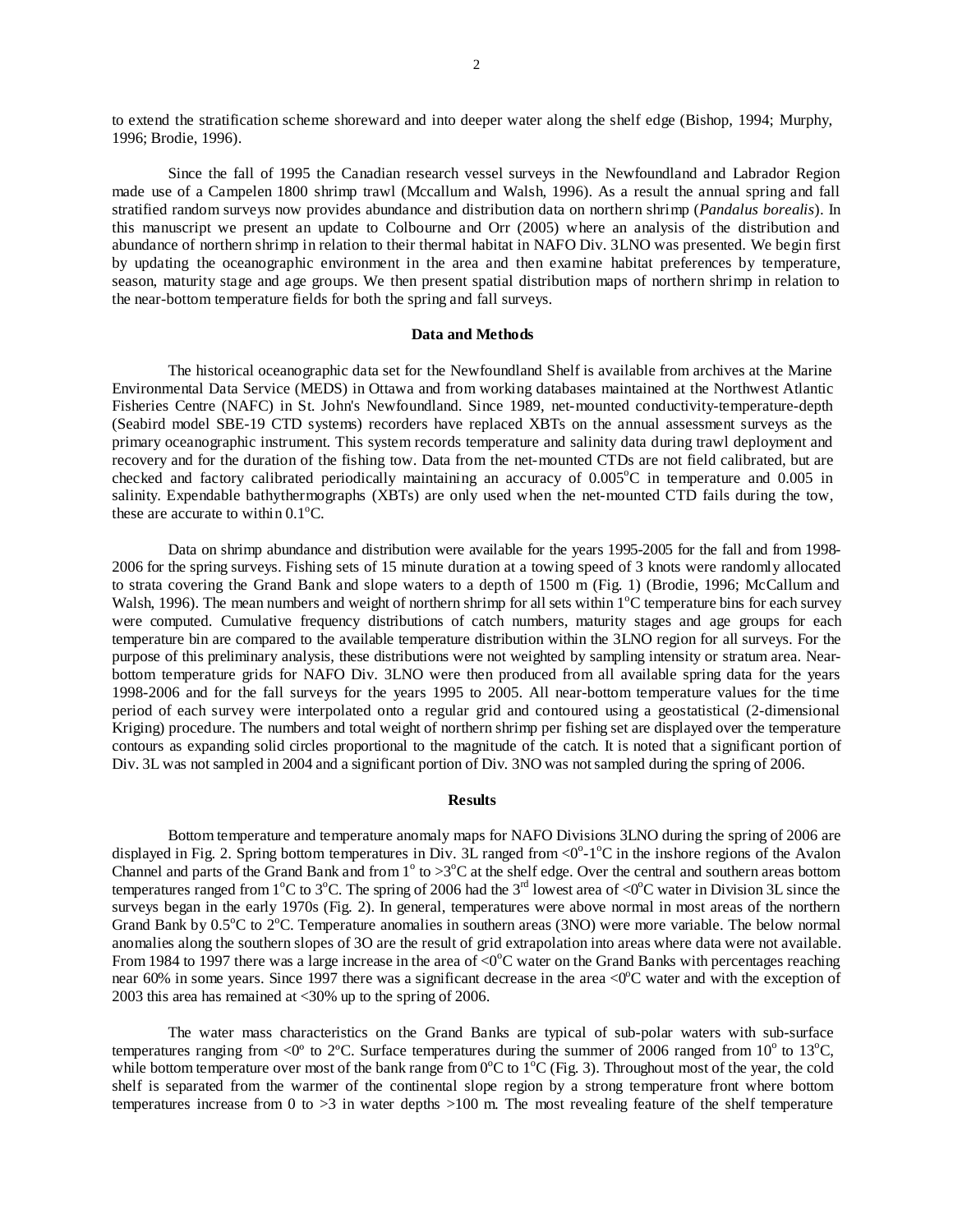structure, particularly during the summer, is the layer of cold <0°C water, commonly referred to as the Cold Intermediate Layer (CIL). This winter cooled water mass remains isolated during the summer and early fall months between the seasonally heated surface layer and warmer near bottom water originating from the continental slope region, although the CIL intersects the bottom over most of the shallow Grand Bank. In 2006 the CIL areas on the Grand Bank along the 47°N section was below normal for the 9<sup>th</sup> consecutive year ranking the 5<sup>th</sup> warmest year in the 56 year time series and the implying warmer-than-normal water temperatures on the continental shelf (Fig. 4).

The average weight of northern shrimp caught per fishing set in  $1^{\circ}$ C-temperature bins are displayed in Fig. 5 for the spring and fall surveys, respectively. Significantly higher amounts of shrimp were caught in the  $2^{\circ}$ -4 $^{\circ}$ Ctemperature range during the spring surveys, with much lower amounts in waters with temperatures  $\langle 2^{\circ}$ C and  $>4^{\circ}$ C with a significant increase in the overall catches over the previous year. Shrimp were also found in the  $-1.5^{\circ}$ -1 $^{\circ}$ C and  $5\text{-}7\textdegree$ C temperature ranges but in very low numbers. During the fall surveys most of the shrimp catches were in the  $1^{\circ}$ -3°C-temperature range. Larger catches were observed in the  $2^{\circ}$ -4°C temperature range during the spring compared to the fall, while smaller catches were observed in  $0^{\circ}$ -1 $^{\circ}$ C temperature range during the spring compared to the fall. This is the result of a shift in shrimp distribution further south and west in over the Grand Bank in colder water during the fall and is not believed to be related to seasonal temperatures changes. The observed seasonal change in distribution as determined by the surveys was most evident in the northern regions of Div. 3L. In general, catch rates and the estimated biomass of northern shrimp has increased substantially since the fall of 2001 compared to earlier years of the surveys with more variability in the spring surveys compared to fall (Orr *et al*., 2005). The average weight (total weight/total numbers) of shrimp per set in 1°C temperature bins indicate that larger shrimp (6-7 g) are associated with temperatures  $>3^{\circ}$ C while smaller shrimp (4-5 g) are found in temperatures  $<2^{\circ}$ C (Fig. 5 bottom panel). The increase in the distribution of shrimp in shallower-colder waters of 3L during fall compared to spring is dominated by smaller shrimp while large shrimp are associated with temperatures >4°C and are found mostly on the southern slopes of Div. 3O.

 To examine whether shrimp habitat preferences change with season and maturity stage we examined shrimp distributions of total numbers, total weight, ages 1, 2 and 3+ , females with and without headroe and ovigerous females. The distributions displayed in Fig. 6 indicate that while age-2 shrimp are distributed in over the Grand Bank in temperatures  $\langle 2^{\circ}$ C the ovigerous females are almost exclusively found in the deeper warmer slope waters. The average cumulative distribution plots of available temperature, total catch, age groups and female maturity classes based on data from the surveys for the years 1998-2006 for the spring and 1995-2005 for the fall are displayed in Fig. 7. The cumulative frequency distribution of the number of sets for each temperature bin shows the temperature available to the survey and the cumulative distributions of catch numbers show the distribution of catches in relation to the available temperature. The results indicate about 90% of the shrimp were caught in the  $2^{\circ}$ -4<sup>o</sup>C temperature range during the spring, while only about 50% appeared in this temperature range during the fall. Less than 5% of the catches are associated with temperatures  $\langle 1^{\circ}$ C in the spring while up to 20% of the catches are associated with temperatures  $\langle 1^{\circ}$ C in the fall. The shift in the distribution towards warmer temperatures during the spring compared to fall is evident (Fig. 7 top panels). The distributions by age show that the younger male shrimp are associated with the colder habitat in both spring and fall although there is an overall shift into warmer waters in spring (Fig. 7 middle panels). The distributions by maturity stage clearly show that ovigerous females are found in the deeper warmer waters along the slope of the Grand Banks compared to females that have either spawned or are developing eggs (Fig. 7 bottom panels). In terms of available near-bottom thermal habitat, in the spring about 20% of the surveyed region was covered with <0 $^{\circ}$ C water, about 50% was in the 0 $^{\circ}$ -3 $^{\circ}$ C temperature range and about 30% of the bottom was covered by water with temperature  $>3$ °C with the fall distributions only slightly warmer than spring.

To examine recent temperature variability and the production of shrimp we examined the numbers of age-2 (12.5-17.0 mm CL) male shrimp from the fall surveys for 1995-2005 and compared it to several measures of temperature conditions in Divs. 3LNO at a time lag of 2-years (Fig. 8). The time series of total numbers of age-2 shrimp show a significant increase in 1999-2001 but then decreased to lower values in the most recent years. The 2-year lagged temperature measures also show a similar pattern with the survey spring bottom temperatures showing the strongest correlation with an adjusted  $r^2$ =0.55, p=0.009. The time series of the numbers of fishable (males and females ≥17.5 mm CL) shrimp from the fall surveys and the Station 27 bottom temperatures at time lags of 4 and 5 years also show a significant positive correlation (Fig.9). The total fishable numbers of shrimp experienced a significant increase beginning in 2000 which coincided to the increase in bottom temperatures in 1996. While it is tempting to attribute an increase in temperature to better shrimp survival we note that the time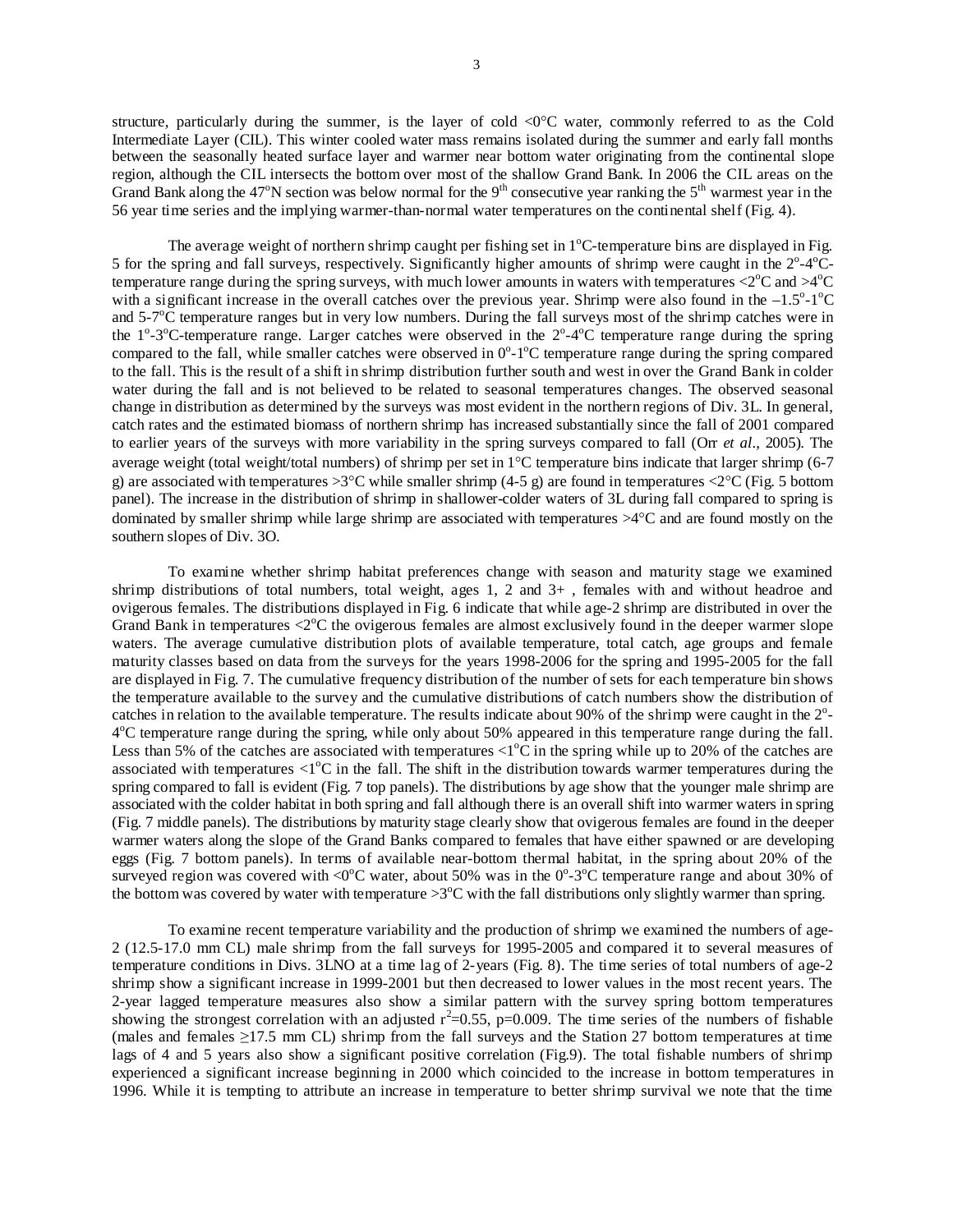series is short and historically shrimp production (CPUE) were associated with cold conditions off Labrador (Parsons and Colbourne 2000).

The spring and fall bottom temperature maps together with the total numbers of shrimp caught per set for NAFO Div. 3LNO are shown in Fig. 10 and 11 respectively. In general, spring bottom temperatures in the northern areas ranged from <0 $^{\circ}$ C in the inshore regions of the Avalon Channel to >3 $^{\circ}$ C at the shelf edge. Over the central and southern areas bottom temperatures ranged from  $1^{\circ}C$  to  $>3.5^{\circ}C$  on the Southeast Shoal and  $>3^{\circ}C$  along the edge of the Grand Bank. During the cold years from 1990-1995 virtually the entire 3L area (except the deeper slope regions) and a significant portion of 3NO was covered by <0 $^{\circ}$ C water (Colbourne, 2000). Beginning around 1996 the area of <0 $^{\circ}$ C water began to retract and by 1999 it was restricted to a small area in the Avalon Channel. During 2001 and 2003 the area of <0°C water began to increase again covering most of the plateau of the Grand Bank in Div. 3L, however, during the spring of 2004 this area reached a record low. During the spring of 2005 the area of  $\langle 0^{\circ}$ C water increased slightly over the previous year remained below normal. On average bottom temperatures in 3L during the fall are very similar to spring values with  $\langle 0^{\circ}$ C water covering most of the area during cold years. During the warm years of 1998 and 1999 most of the coldest water was restricted to the deeper portions of the Avalon Channel. In the shallower regions of 3NO, however, fall bottom temperatures are generally warmer than spring values (by  $2^{\circ}$ -3 $^{\circ}$ C) as a result of summer surface heating (Colbourne, 2000; Colbourne and Murphy, 2000).

The total numbers of northern shrimp caught per set during each survey are displayed with the temperature contours in Fig. 10 and 11 using expanding symbols. The size of the circle is proportional to the magnitude of the catch in each set. The majority of fishing sets in the shallow regions (water depths <100-m) of southern 3L and most of 3NO show either zero catches or very low numbers. During the spring surveys most of the large catches were found in the warmer water along the slopes of Div. 3LN with very low catches in Div. 3O (Fig. 10). During the fall surveys, again large catches occurred along the outer areas and slopes of the Grand Bank, however as described above, larger catches were more widely distributed in Div. 3L, including the inshore areas of the bays along the east coast of Newfoundland (Fig. 11). It appears that during the fall, shrimp were caught in all available temperatures in Div. 3L, although in much lower numbers in the cold-intermediate-layer (CIL  $\langle 0^{\circ}$ C) water of Div. 3L. Shrimp catches were mostly zero in all surveys both spring and fall in the shallow waters (<100 m) of the southeast Grand Bank where temperatures generally range from  $2^{\circ}$ -7 $^{\circ}$ C. There were also many zero catches observed in the deepest sets  $(>1000 \text{ m})$  along the edges of the Grand Bank during the fall surveys in water with temperatures  $>3.5^{\circ}$ C. In general, as catch rates and the total biomass of shrimp increased during the most recent years of the surveys there were more non-zero catches occurring in most areas, particularly in Div. 3L during the fall.

#### **Summary**

 Averaged bottom temperatures in NAFO Divs. 3LNO during the spring of 2004 reached 2.5°C, the highest in 22 years, decreased slightly in 2005 but increased again during the spring of 2006 in 3L. Since 1997 there was a significant decrease in the area of the bottom covered by water with temperatures  $\langle 0^{\circ}$ C and with the exception of 2003 this area has remained <30% up to the spring of 2006, which had the  $3<sup>rd</sup>$  lowest (<10%) in 31 years. The winter formed CIL water mass which is a robust index of ocean climate conditions, was below-normal (implying warm conditions) across the Grand Bank for the  $9<sup>th</sup>$  consecutive year in 2006, ranking the  $5<sup>th</sup>$  lowest in the 56 year time series.

 Data on the spatial distribution and abundance of northern shrimp collected during the multi-species surveys in NAFO Divs. 3LNO indicate that the highest numbers of shrimp are generally found in the  $2^{\circ}$ -4 $^{\circ}$ C temperature range during the spring with lower numbers in water  $\langle 2^{\circ}C \rangle$  and  $\langle 4^{\circ}C \rangle$ . During the fall most shrimp are found in a colder temperature range of 1°-3°C as a result of seasonal migration into the shallower colder water of the Grand Bank. The changes in distribution is not believed to be related to seasonal temperatures changes but may be related to reproductive cycles, other environmental factors, feeding behaviour or changes in trawl catchability. The average weight of individual shrimp indicates that larger shrimp (6-7 g) are associated with temperatures  $>3^{\circ}$ C while smaller shrimp (4-5 g) are found in temperatures  $\langle 2^{\circ}$ C.

Cumulative frequency distributions of available temperature and total catch indicate that about 90% of the shrimp were caught in the  $2^{\circ}$ -4 $^{\circ}$ C temperature range during the spring, while only about 50% appeared in this temperature range during the fall. The distributions by age show that younger male shrimp are associated with the colder habitat in both spring and fall although there is an overall shift into warmer waters in spring. The distributions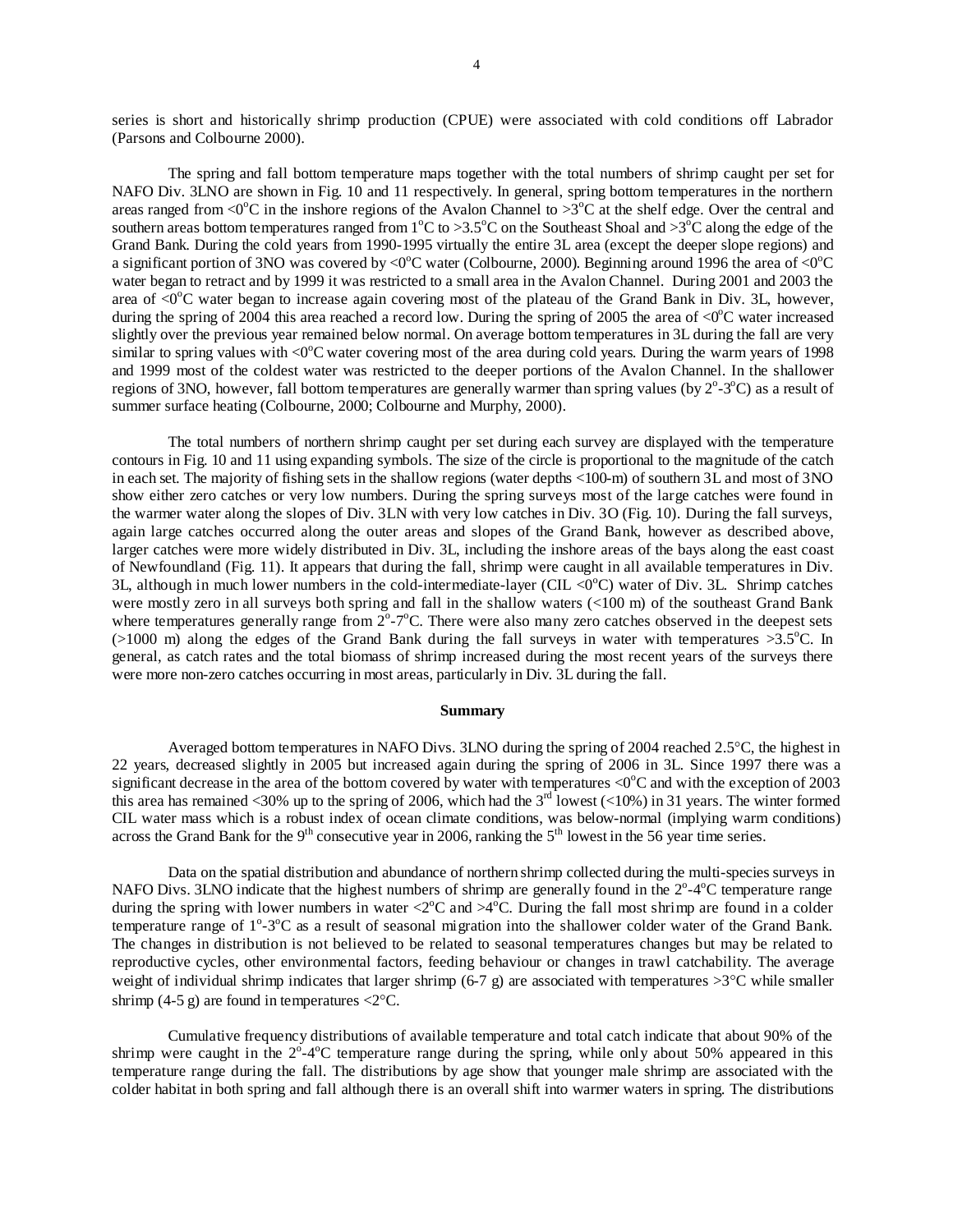by maturity stage clearly show that ovigerous females are found in the deeper warmer waters along the slope of the Grand Banks compared to females that have either spawned or are developing eggs.

The numbers of age-2 male shrimp from the fall surveys show a significant increase in 1999-2001 but then decreased to lower values in the most recent years. The 2-year lagged temperature measurements also show a similar pattern with the spring bottom temperatures showing the strongest correlation. The time series of the numbers of fishable shrimp from the fall surveys and the Station 27 bottom temperatures at time lags of 4 and 5 years also show a significant positive correlation. The total fishable numbers of shrimp experienced a significant increase beginning in 2000 which coincided to the increase in bottom temperatures in 1996, a time lag approximately equal to the ages of commercial size shrimp. While these results indicate that the increase in temperature may have resulted in better shrimp survival we note that the time series is too short to draw firm conclusions.

#### **References**

- Bishop, C. A. 1994. Revisions and additions to the stratification scheme used during research vessel surveys in NAFO Subareas 2 and 3. *NAFO SCR. Doc*., No. 43, Serial No. N2413. 23p.
- Brodie, W. 1996. A description of the 1995 fall groundfish survey in Divisions 2+3KLMNO. *NAFO SCR. Doc*., No. 27, Serial No. N2700, 7 p.
- Colbourne E. B. and E. F. Murphy. 2000. Recent trends in bottom temperatures and distribution and abundance of Atlantic cod (*Gadus morhua*) in NAFO Divisions 3LNO during spring and fall. *NAFO SCR Doc*., No. 20, Serial No. N4249, 30 p.
- Colbourne, E. B. 2000 Oceanographic conditions in NAFO Divisions 2J 3KLMNO during 1999 with comparisons to the long-term (1961-1990) average. *DFO Res. Doc*., No. 2000/48, 52 p.
- Colbourne, E. B. and D. C. Orr. 2002. The Distribution and Abundance of Northern Shrimp (*Pandalus borealis*) in Relation to Bottom Temperatures in NAFO Divisions 3LNO based on Multi-Species Surveys from 1995- 2002. *NAFO SCR Doc*., No. 153, Serial No. 4782, 14 p.
- Colbourne, E. B. and D. C. Orr. 2005. The Distribution and Abundance of Northern Shrimp (*Pandalus borealis*) in Relation to Bottom Temperatures in NAFO Divisions 3LNO based on Multi-Species Surveys from 1995- 2005. *NAFO SCR DOC. 2005/091. Serial No. 5196. 24p.*
- Doubleday, W. G., Editor. 1981. Manual on groundfish surveys in the Northwest Atlantic. NAFO Sci. Coun. Studies, 2: 56 p.
- Mccallum, B. R., and S. J. Walsh. 1996. Groundfish survey trawls used at the Northwest Atlantic Fisheries Centre, 1971-present. *NAFO SCR Doc*., No. 50, Serial No. N2726, 18 p.
- Murphy E. F. 1996. Corrections to the stratification scheme in 3Ps. *NAFO SCR Doc*., No. 55, Serial No. N2731, 11 p.
- Orr, D. C., P. J. Veitch and D. Sullivan. 2005. An update of information pertaining to northern shrimp (*Pandalus borealis*) and groundfish in NAFO Divisions 3LNO. *NAFO SCR Doc*., No. 88, Serial No. 5193, 59 p.
- Parsons, D. G. and E. B. Colbourne. 2000. Forecasting Fishery Performance for Northern Shrimp (Pandalus borealis) on the Labrador Shelf (NAFO Divisions 2HJ). J. Northw. Atl. Fish. Sci., Vol 27: 1-9.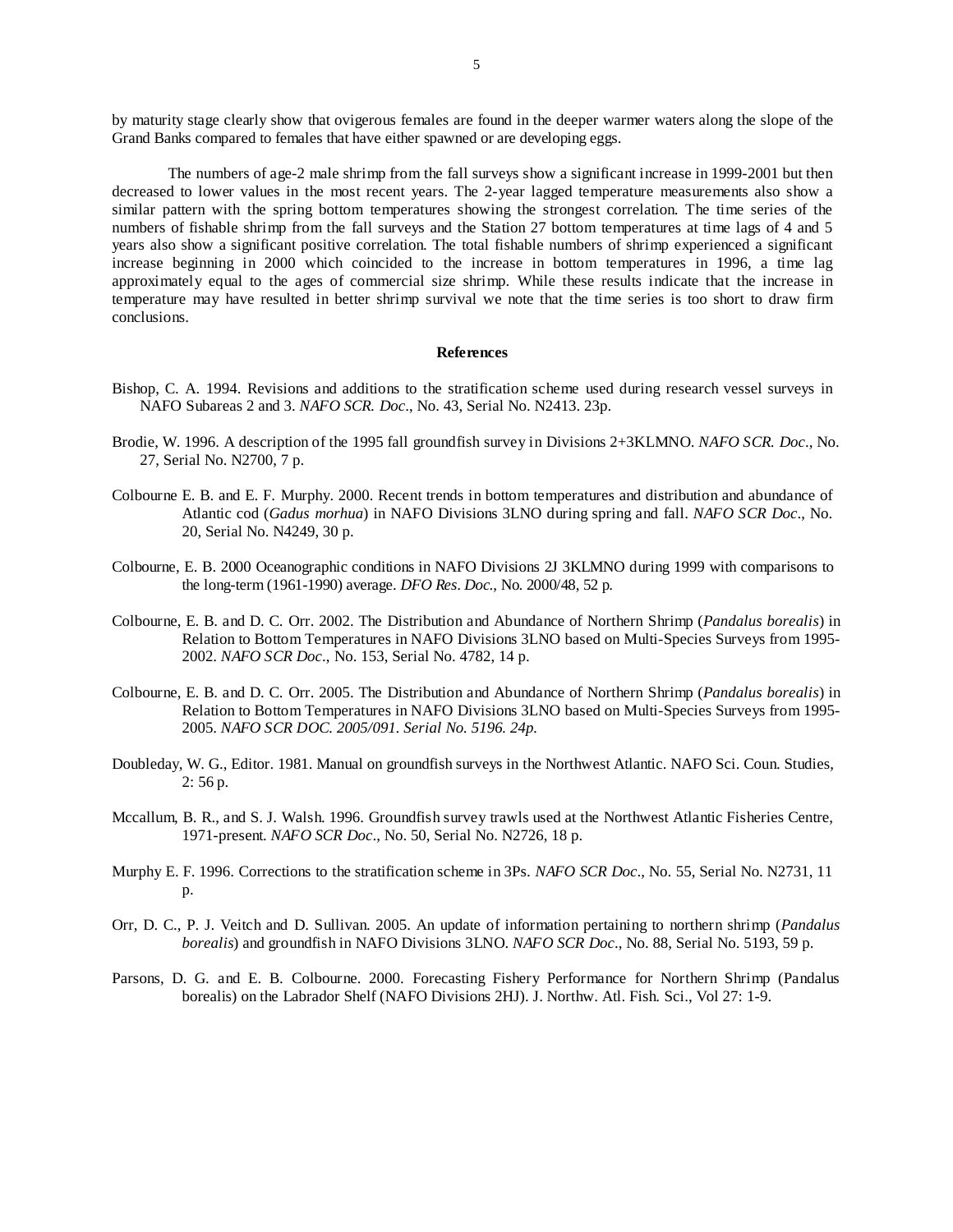

Fig. 1. Location maps showing the stratified area and the positions of fishing sets during the Canadian research trawl survey in NAFO Div. 3LNO during the fall of 2005 and spring of 2006.



Fig.2. Bottom temperature maps in °C (left panel) and temperature anomalies (right panels) derived from the spring 2006 multi-species survey in NAFO Div. 3LNO. The blue dots indicate positions where temperature measurements were available.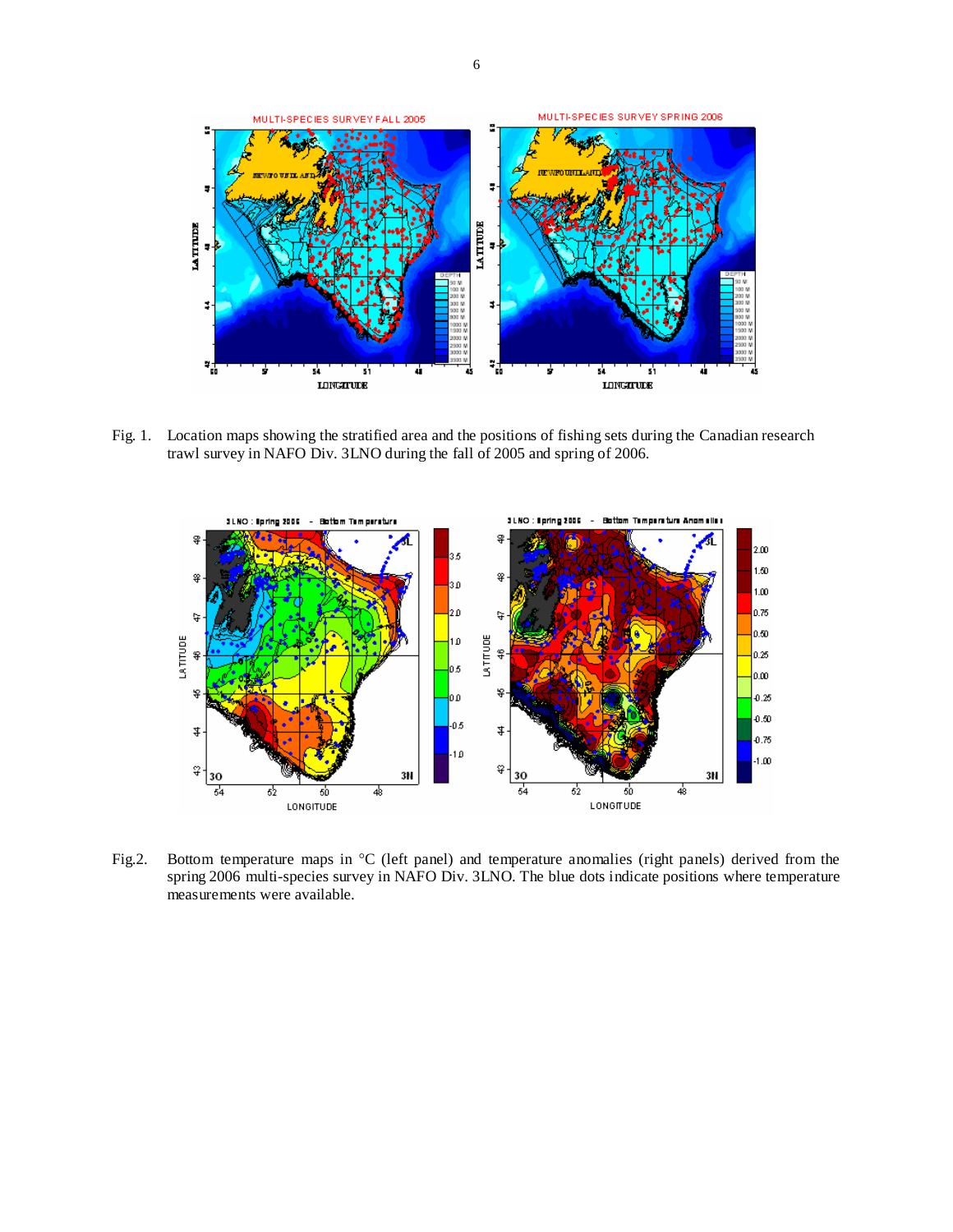

Fig.3. Vertical temperature cross-section (in °C) from the summer 2006 across the Grand Bank along the 47°N standard NAFO oceanographic section.



Fig.4. Time series of Cold Intermediate Layer (CIL) area anomalies based on summer surveys across the Grand Bank along the 47°N standard NAFO oceanographic section. Anomalies are referenced to the 1971-2000 base period.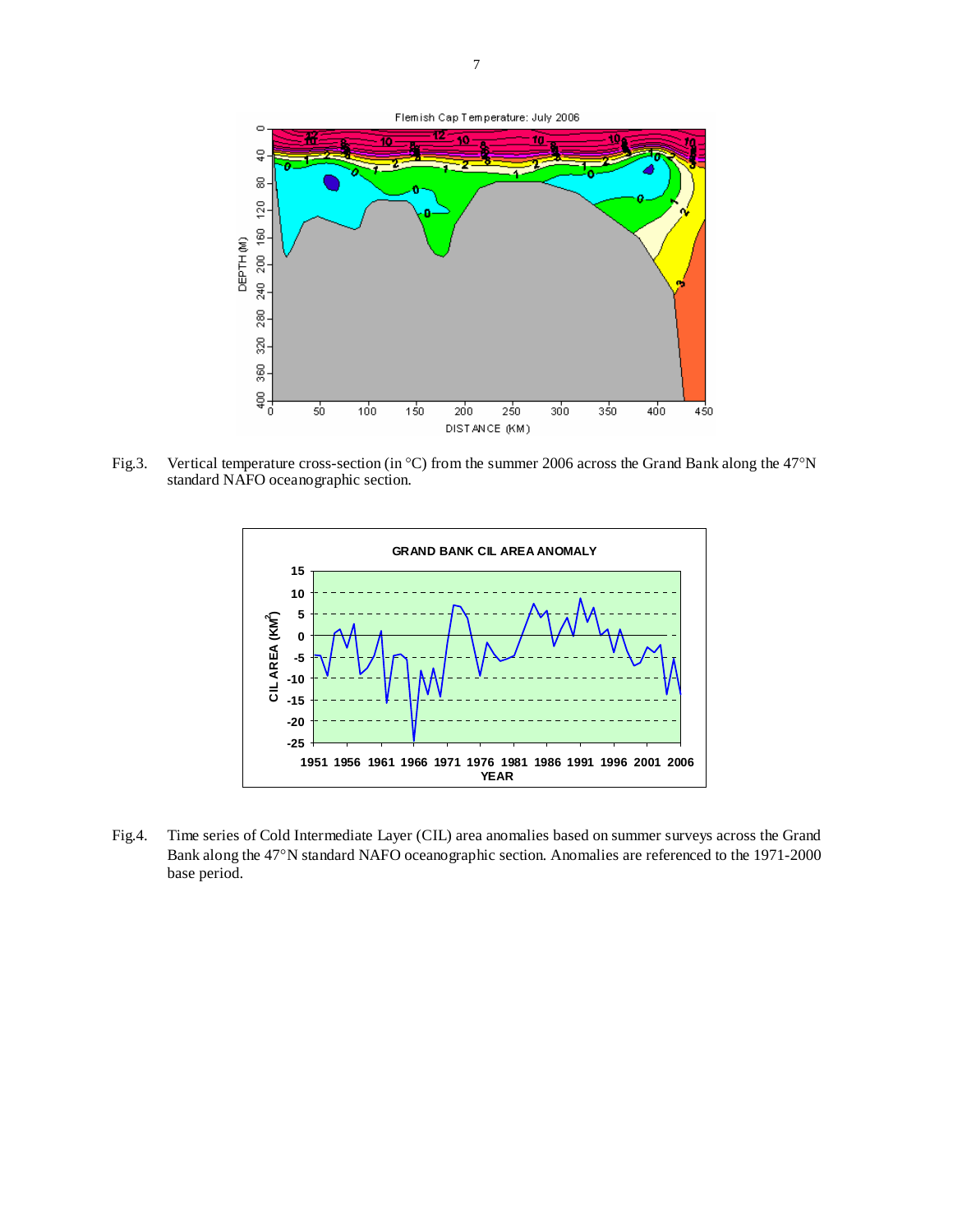

Fig. 5. The average weight of northern shrimp per fishing set in 1°C temperature bins for the spring (top panel) and fall (middle panel) surveys in NAFO Div. 3LNO for the years 1995-2006 and the average weight (in g) of shrimp per set within 1°C temperature bins for the spring and fall surveys (bottom panel).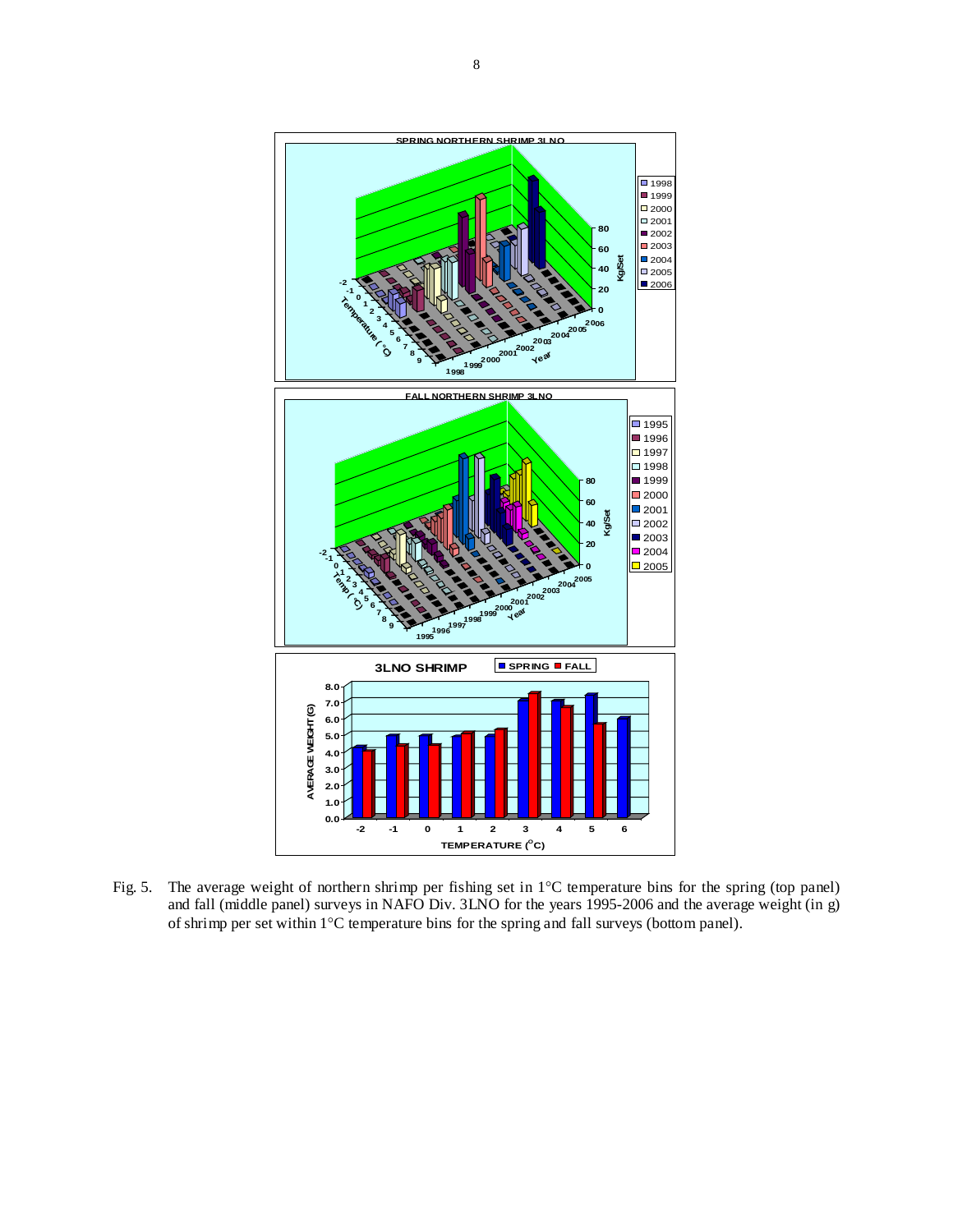

Fig. 6. Bottom temperature contour maps (in  $^{\circ}$ C) for the fall of 1998 from the annual 3LNO survey and the total numbers, total weight, age-2 and ovigerous female shrimp in each fishing set shown as solid circles. The white crosses represent zero catches.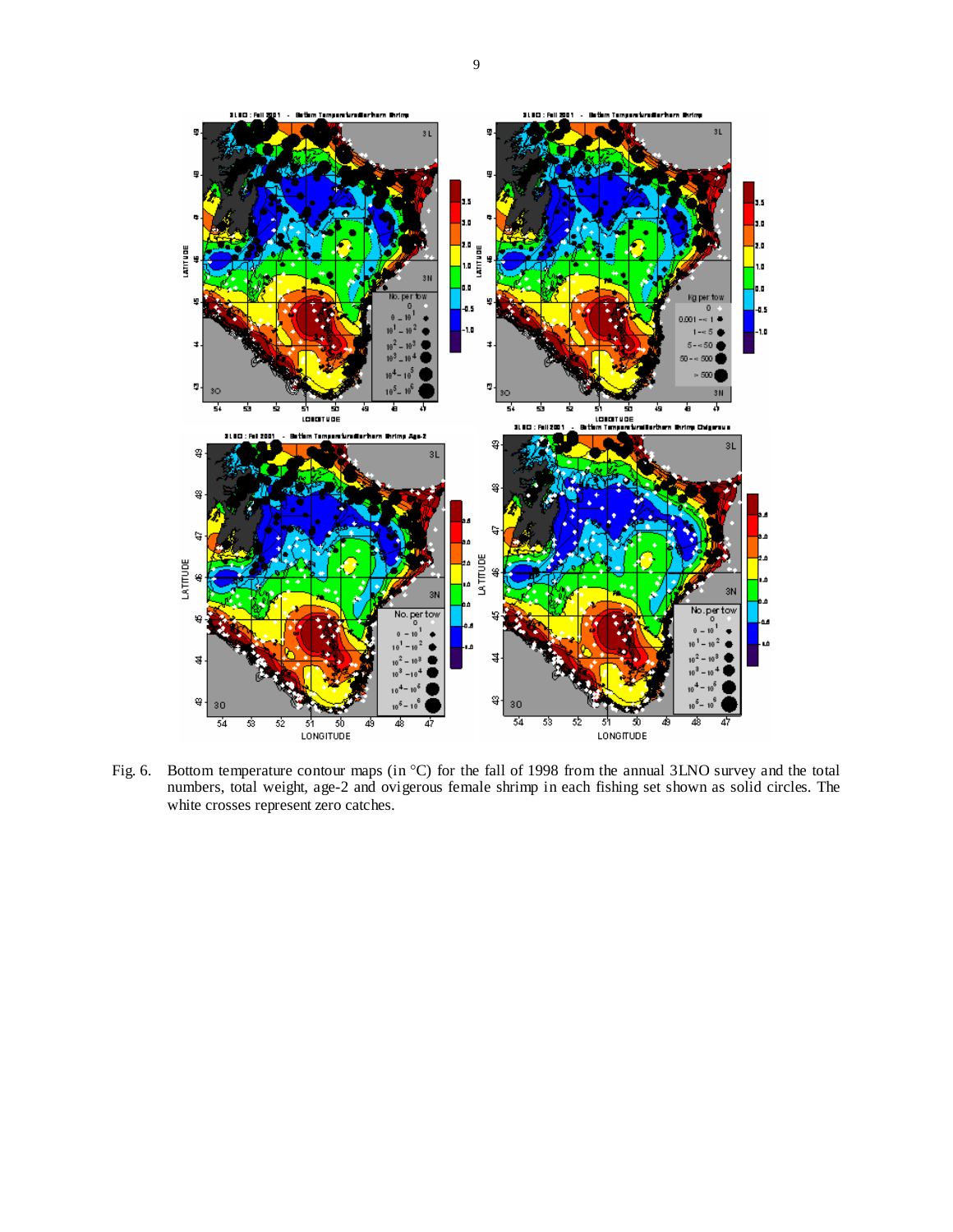

Fig. 7. Cumulative frequency distributions of the number of sets in the 3LNO survey in 1°C temperature bins and the cumulative frequency distribution of shrimp caught in 1°C temperature bins for the spring (1998-2006) and fall (1995-2005) surveys.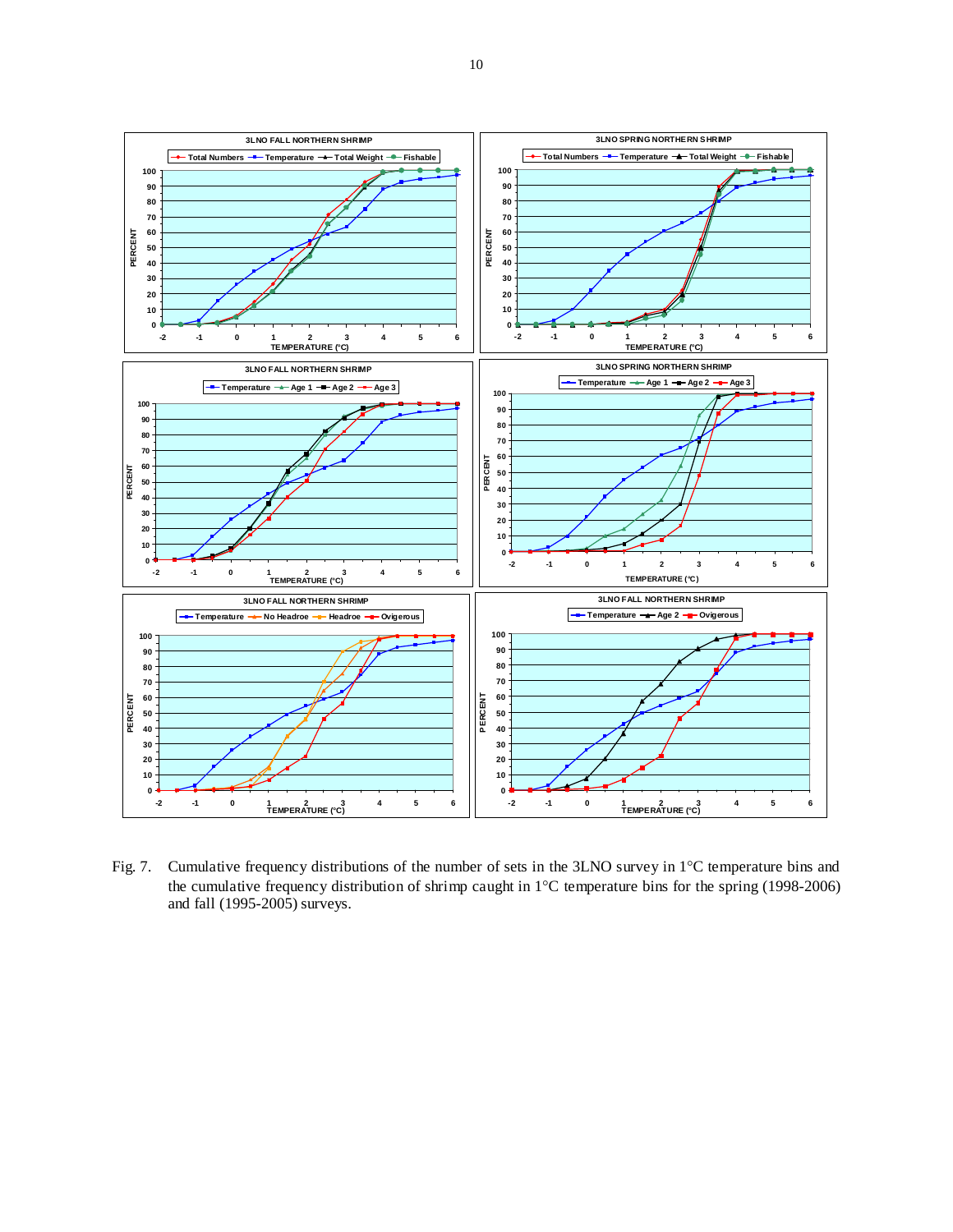

Fig.8. Time series of the numbers of age-2 shrimp from fall surveys in NAFO Divs. 3LNO and various temperature indices at a time lag of 2-years (left panel) and the correlation between age-2 shrimp numbers and spring temperatures 2 years earlier.



Fig.9. Time series of the numbers of fishable (>17.5 mm cl) shrimp from fall surveys in NAFO Divs. 3LNO and the Station 27 bottom temperatures at time lags of 4 and 5 years (left panel) and the correlation between fishable shrimp numbers and Station 27 bottom temperatures 5-years earlier.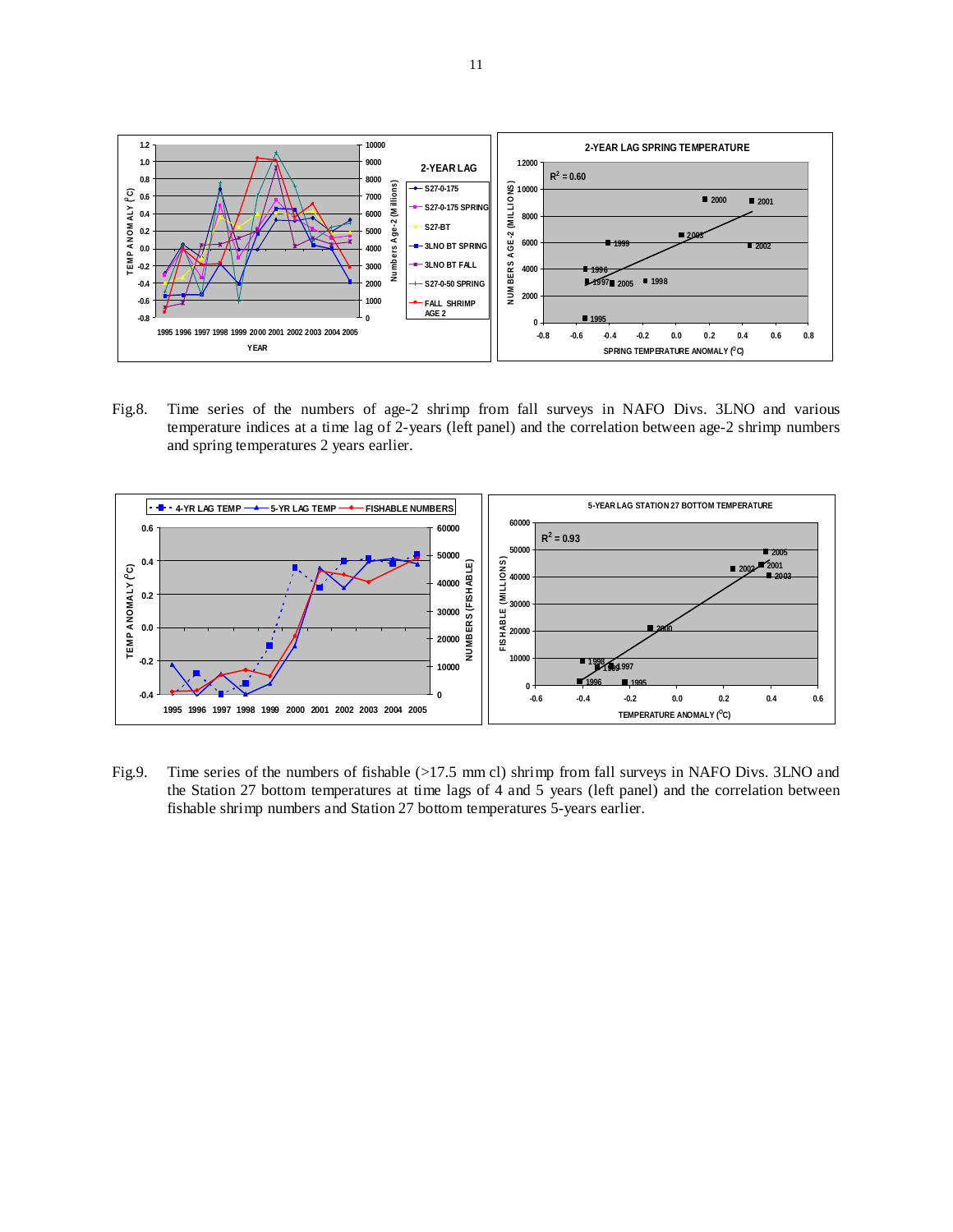

Fig. 10. Bottom temperature contour maps (in °C) for the **spring** of 1998-2001 from the annual 3LNO survey and the numbers of shrimp in each fishing set shown as solid circles. The white crosses represent zero catches. .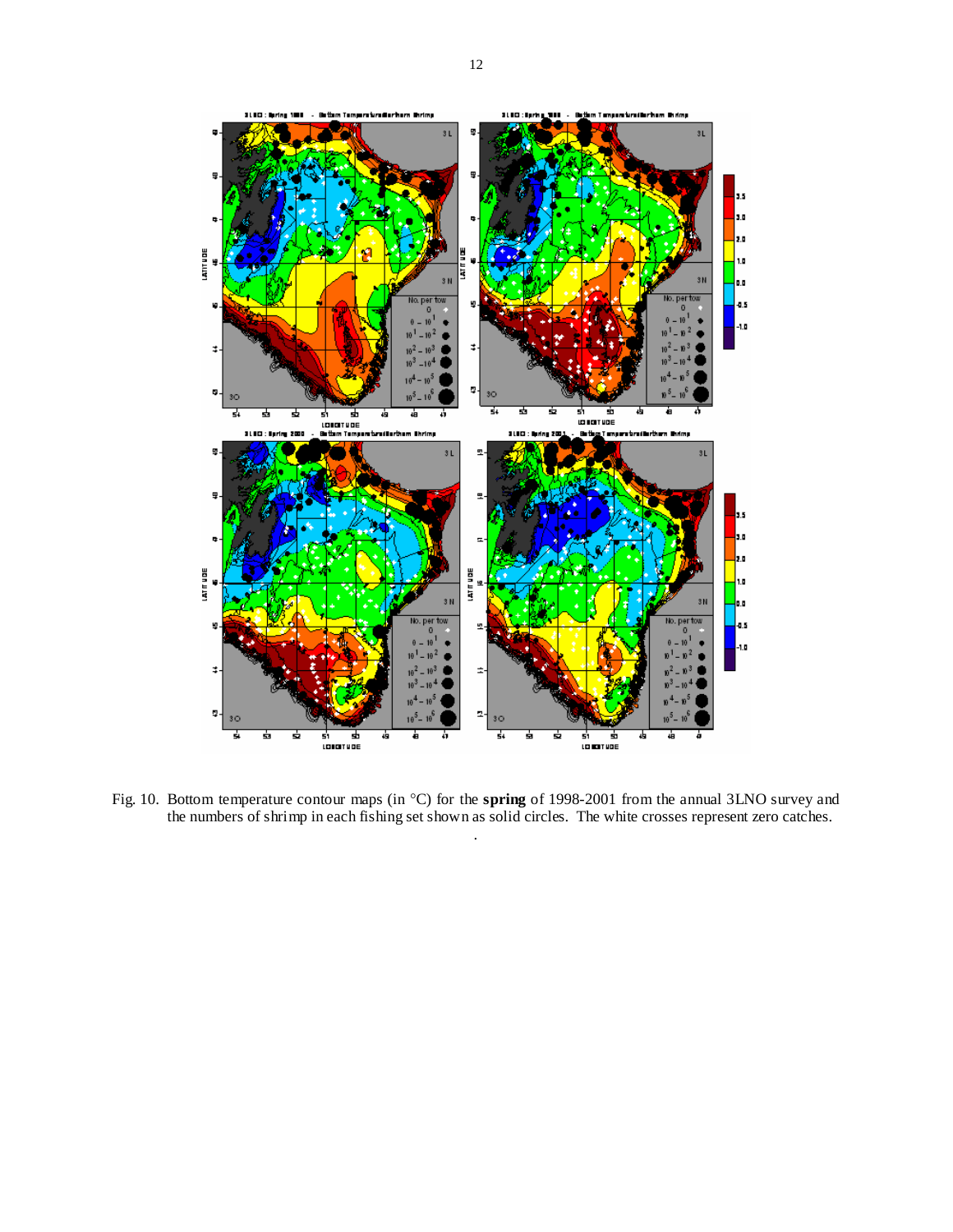

Fig. 10 (cont.). Bottom temperature contour maps (in C) for the **spring** of 2002-2005 from the annual 3LNO survey and the numbers of shrimp in each fishing set shown as solid circles. The white crosses represent zero catches.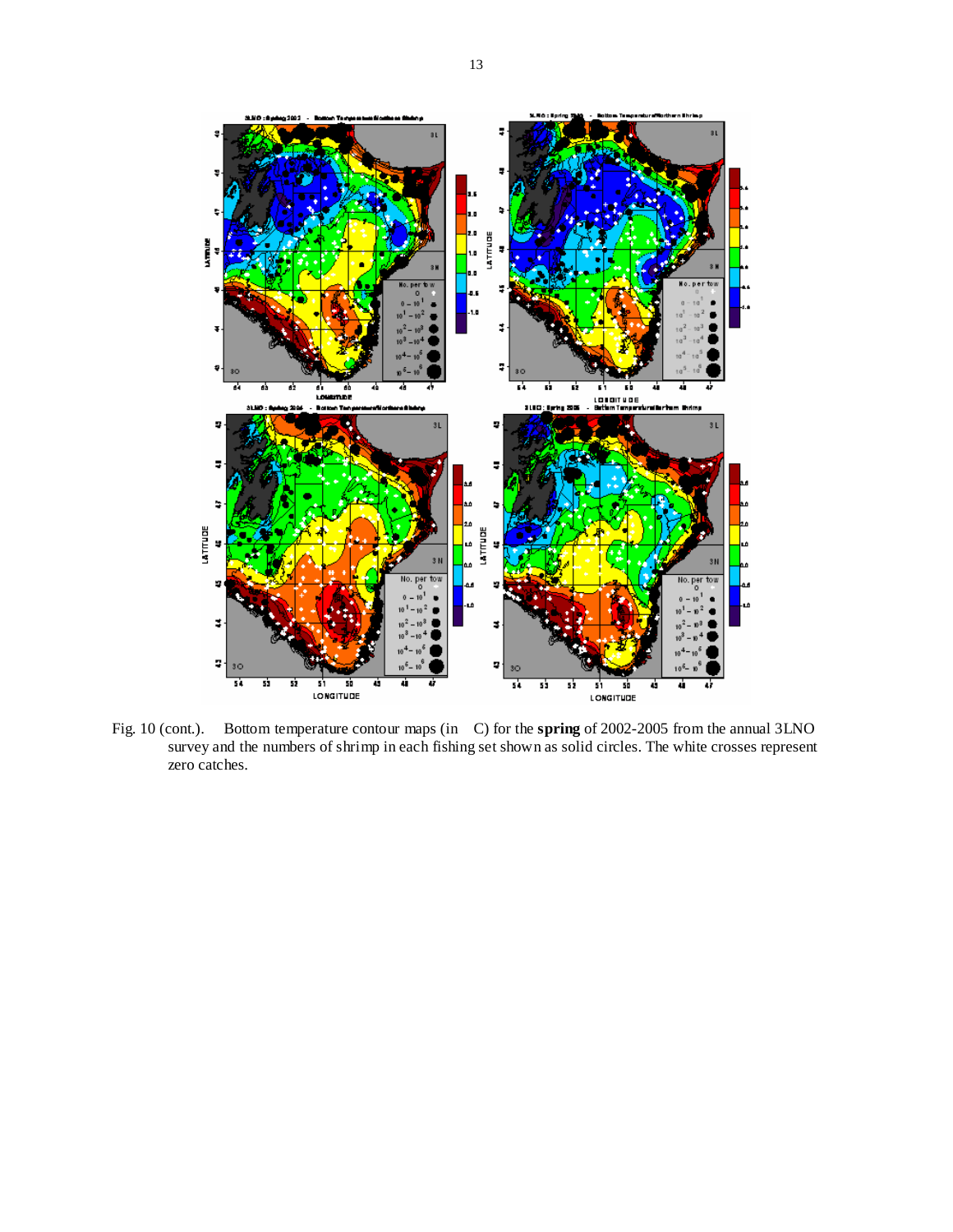

Fig. 10 (cont.). Bottom temperature contour maps (in °C) for the **spring** of 2006 from the annual 3LNO survey and the numbers of shrimp in each fishing set shown as solid circles. The white crosses represent zero catches.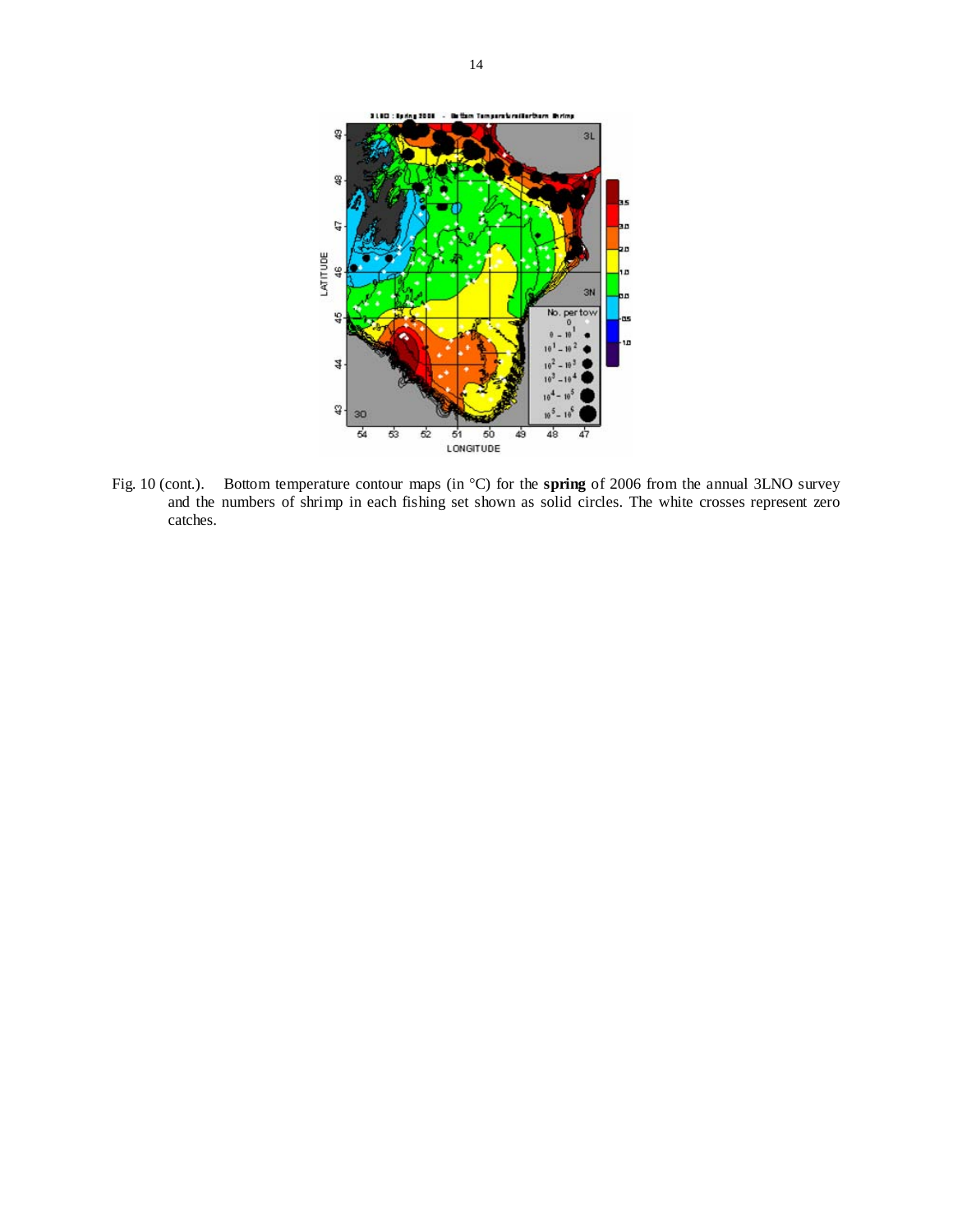

Fig. 11. Bottom temperature contour maps (in °C) for the **fall** of 1995-1998 from the annual 3LNO survey. The numbers of shrimp in each fishing set are shown as solid circles. The white crosses represent zero catches.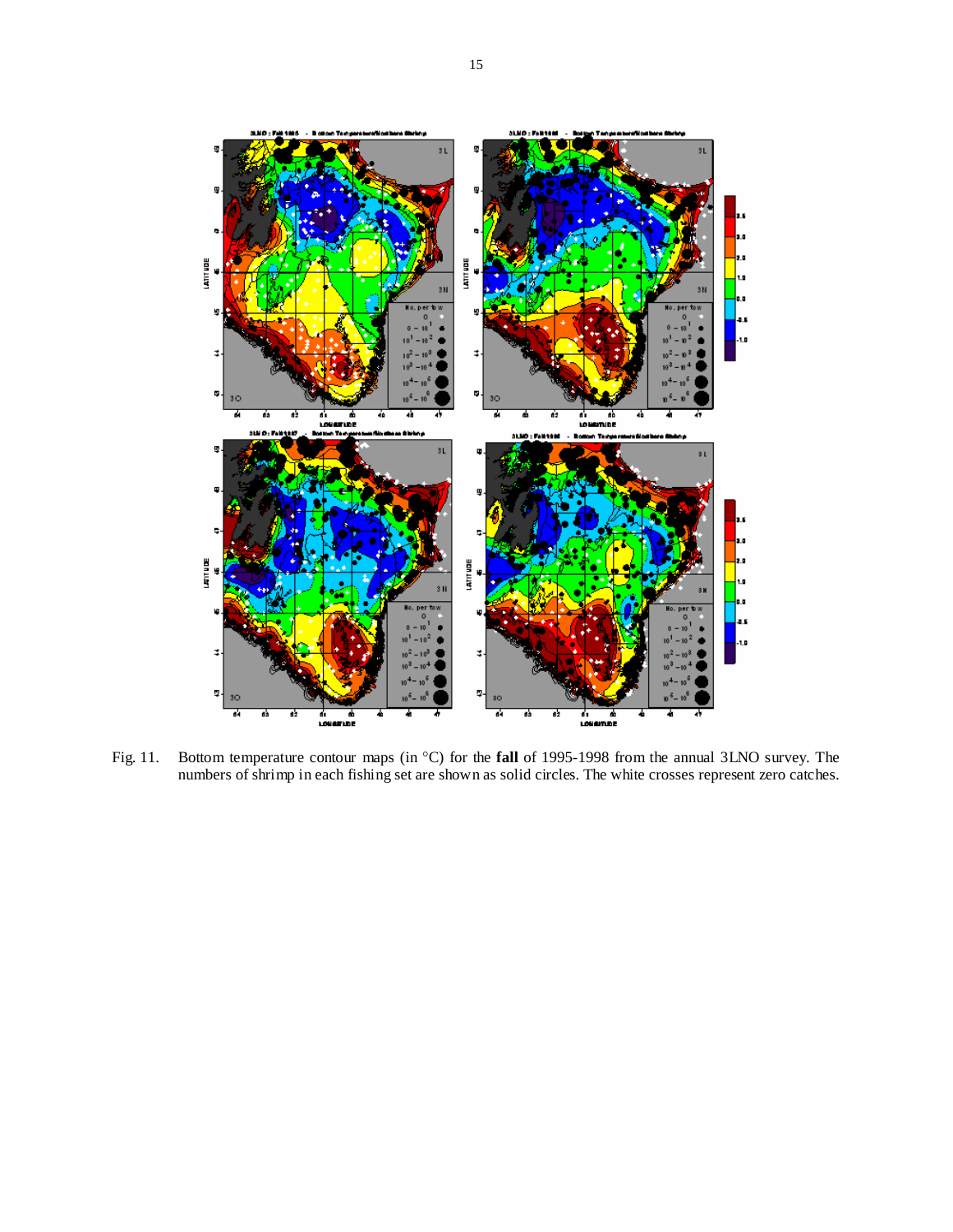

Fig. 11. (Cont.). Bottom temperature contour maps (in °C) for the **fall** of 1999-2002 from the annual 3LNO survey and the numbers of shrimp in each fishing set shown as solid circles. The white crosses represent zero catches